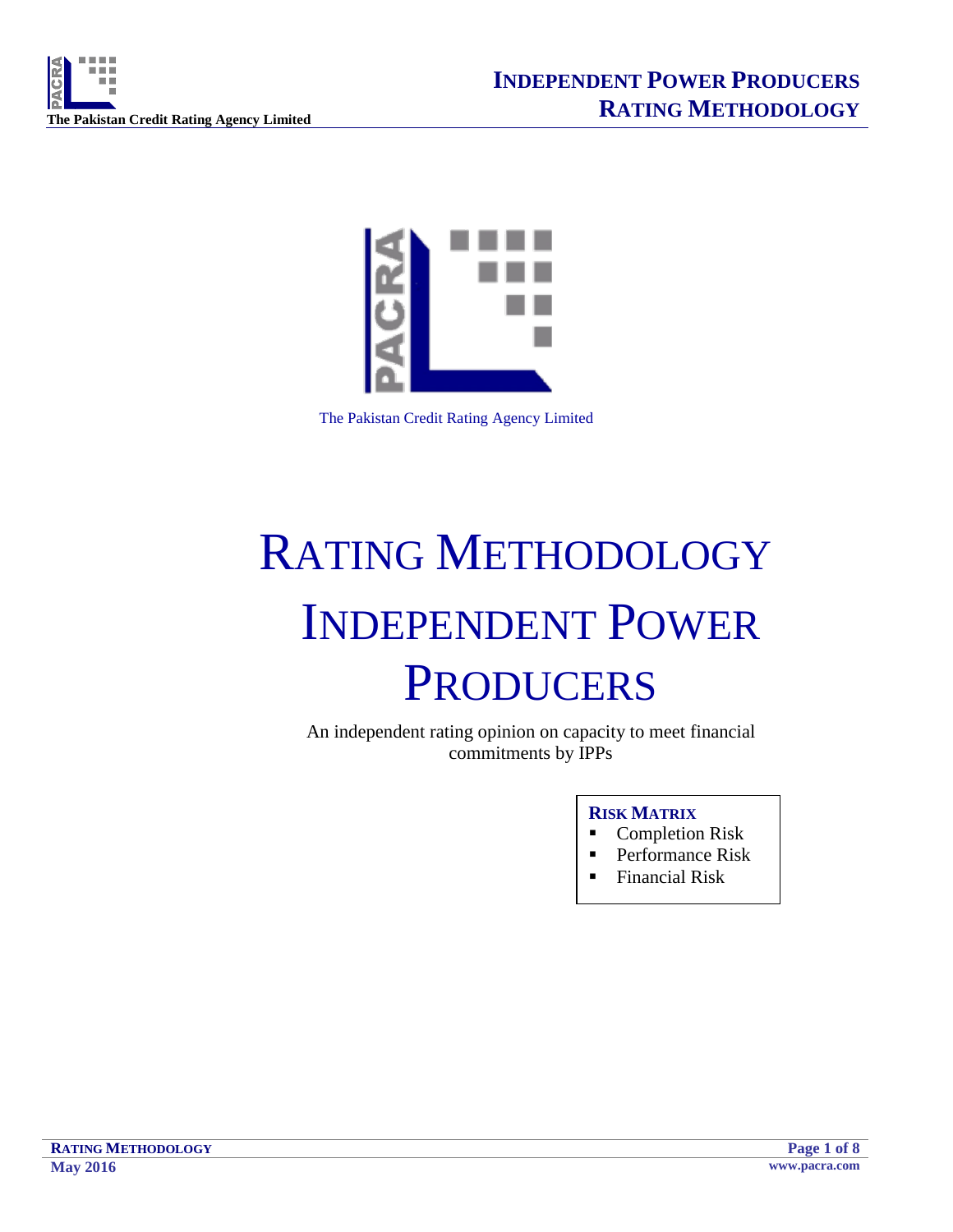

# **1. SCOPE**

- Applicable on both Thermal and Renewable Energy IPPs
- $\blacksquare$  NEPRA the apex regulator
- Varying risk factors as per structure of IPP

**1.1** This methodology explains PACRA's rating criteria applicable to Independent Power Producers (IPPs). IPP is an entity that owns facilities to generate electricity. IPPs are special purpose companies. IPPs in Pakistan operate in a regulatory environment, insulating them from multiple business and financial risks. Moreover, IPPs enjoy taxfree status. IPPs maintain power purchase agreements (PPA), in local scenario, with CPPA and K-Electric. This methodology covers all IPPs, mainly, i) **Thermal**, including fuel, gas, and coal based, and ii) **Renewable** including hydel, wind, and solar.

**1.2** IPPs face a single buyer market. Central Power Purchasing Company (CPPA) is the key buyer of electricity from an IPP. IPPs negotiate a tariff (or accept upfront tariff) with the regulator, National Electric Power Regulatory Authority (NEPRA). NEPRA has put in place various rules and regulations to govern all segments of the power sector, including generation, transmission, and distribution. IPPs are generally insulated from underlying economic risks through long-term PPAs (spanning 25-30 years) with underlying take-or-pay contracts, supported by explicit government guarantees subject to conditions mentioned therein.

**1.3** The magnitude and relevance of risks vary for IPPs at different stages in their lifecycle. For example, for an operational IPP completion risk is not relevant. In contrast, other things remaining the same, for an IPP in its pre-COD stage the completion risk would be in focus.

# **2. RISK ANALYSIS**

- Completion risk
- Performance risk
- Financial risk

**2.1** PACRA's risk analysis for IPPs begins with a study of the contractual framework underlying the particular IPP. The objective is to determine the risks retained in the project and those that are a pass-through. This is followed by an assessment of risks, that are categorized under three broad heads, i) Completion Risk, ii) Performance Risk, and iii) Financial Risk.

## **Contractual Framework of a Typical IPP**

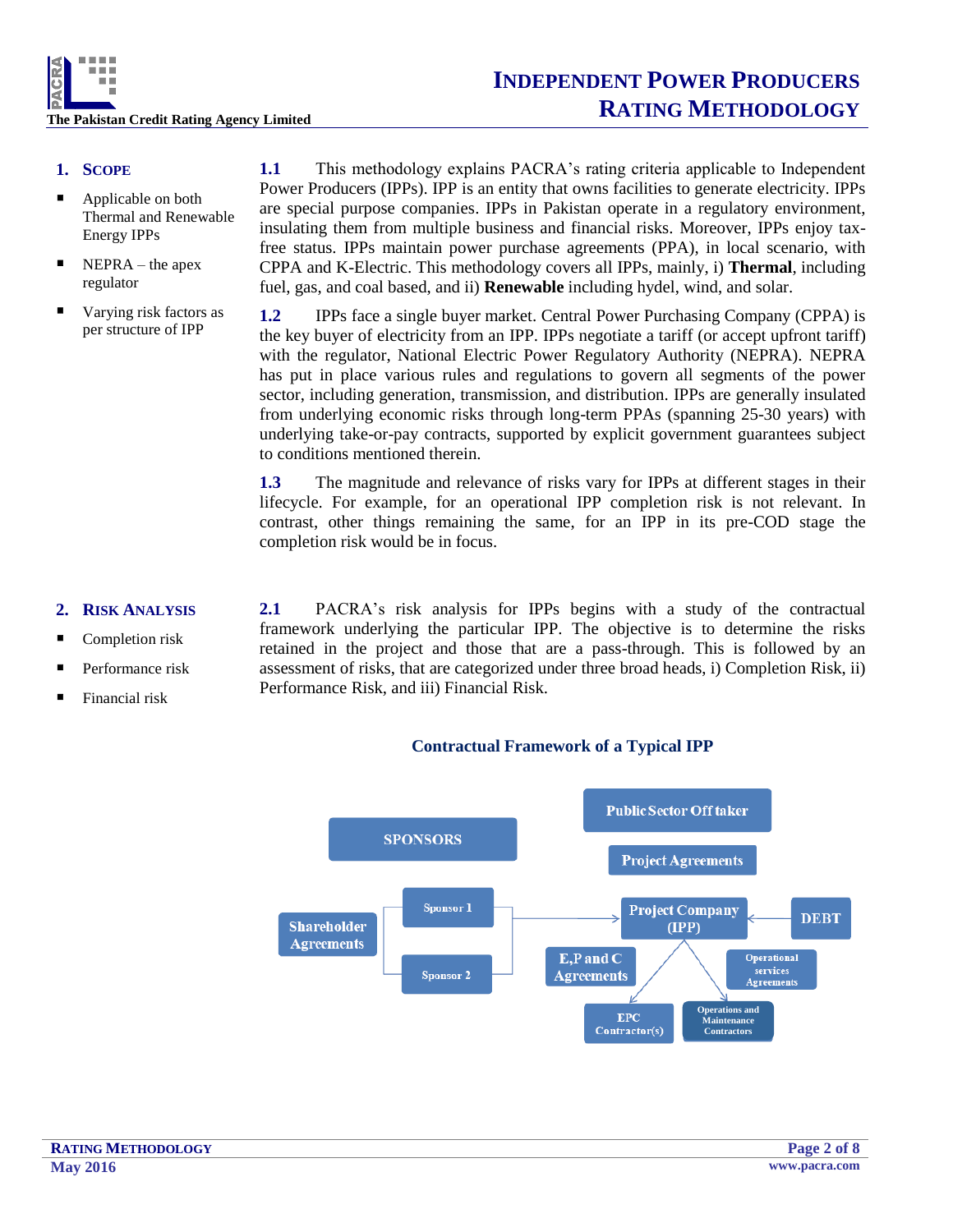

- **3. COMPLETION RISK**
- Financial strength and commitment of project sponsors
- Review of key project agreements to assess level of risk involved
- Implications due to delay in Commercial operations

**3.1 Project Sponsors:** The minimum equity requirement to finance IPPs in Pakistan is 20-25%. Hence, the sponsors present the first source of risk for these projects. PACRA solicits documents related to ownership structure (i.e. articles of incorporation, shareholder agreement(s) amongst equity partners etc.), financial data and other corporate information of sponsors. Individual wealth statements of majority shareholders may be solicited if their financial standing, as evidenced by corporate data, is unclear. Based on this information, PACRA primarily evaluates the following factors:

**3.1.1 The project sponsor's background, track record:** The project sponsor's previous involvement with power projects that have been built and operated successfully is evaluated. Successful experience in building and/or operating power plants is positive rating factor. PACRA carries out an assessment of the key management personnel including qualification, skills and experience. However, if the building and operations of the plant are outsourced to an expert, it would act as a mitigant for Sponsors' lack of experience, but depending upon the strength of the expert.

**3.1.2 Financial strength:** PACRA assesses the financial strength of the sponsors. The credit quality of the sponsors is important to ensure that they will be able to meet any future obligations, in particular, contingent equity requirements, both pre-COD and post-COD stages.

**3.1.3 Commitment:** PACRA looks for evidence of the sponsor's commitment to the project. If the sponsors have significant resources and time already invested in the project, they are less likely to abandon it. Higher levels of upfront equity investments are considered a positive factor. The strategic importance of the project to the sponsor is also considered. Commitment may be in the form of undertaking to cover cost overruns, and/or to provide liquidity support during the life of the project.

**3.2 Project Company's Management:** IPPs maintain a lean management structure as in most cases, the EPC function is contracted out. IPP mainly establishes an oversight function, while developing a comprehensive MIS reporting, in liaison with the contractors.

**3.3 Principal Project Agreements:** All IPPs in Pakistan are governed by project agreements, (Implementation Agreement, PPA and Fuel Supply Agreement/Gas Supply Agreement), that need to be carefully analyzed. The Project Agreements serve as a basis for an evaluation of i) Regulatory risk, and ii) Compensation to the IPPs if there is nonperformance to any of these agreements. PACRA shall extract and examine the salient points within these agreements that would have bearing on the risk profile.

**3.3.1 Power Purchase Agreement (PPA):** PPA is entered into between the IPPs and the power purchaser. Term of the contract, clarity of risks assumed by the power purchaser and the IPP, insurance coverage under the PPA, pre-mature termination clauses and its impact on various stakeholders, are key areas to review. PACRA also assesses performance requirements and associated penalties (liquidated damages) in the event of non-performance, or due to Force Majure, and its impact on the project.

PACRA looks at the provision for step-in rights for either the purchasing utility, or the bondholders/lenders, in the event of default by the project sponsor.

**3.3.2 Implementation Agreement (IA):** This agreement takes place between the IPP and the GoP. The IA determines how the PPA is governed. IA mentions various types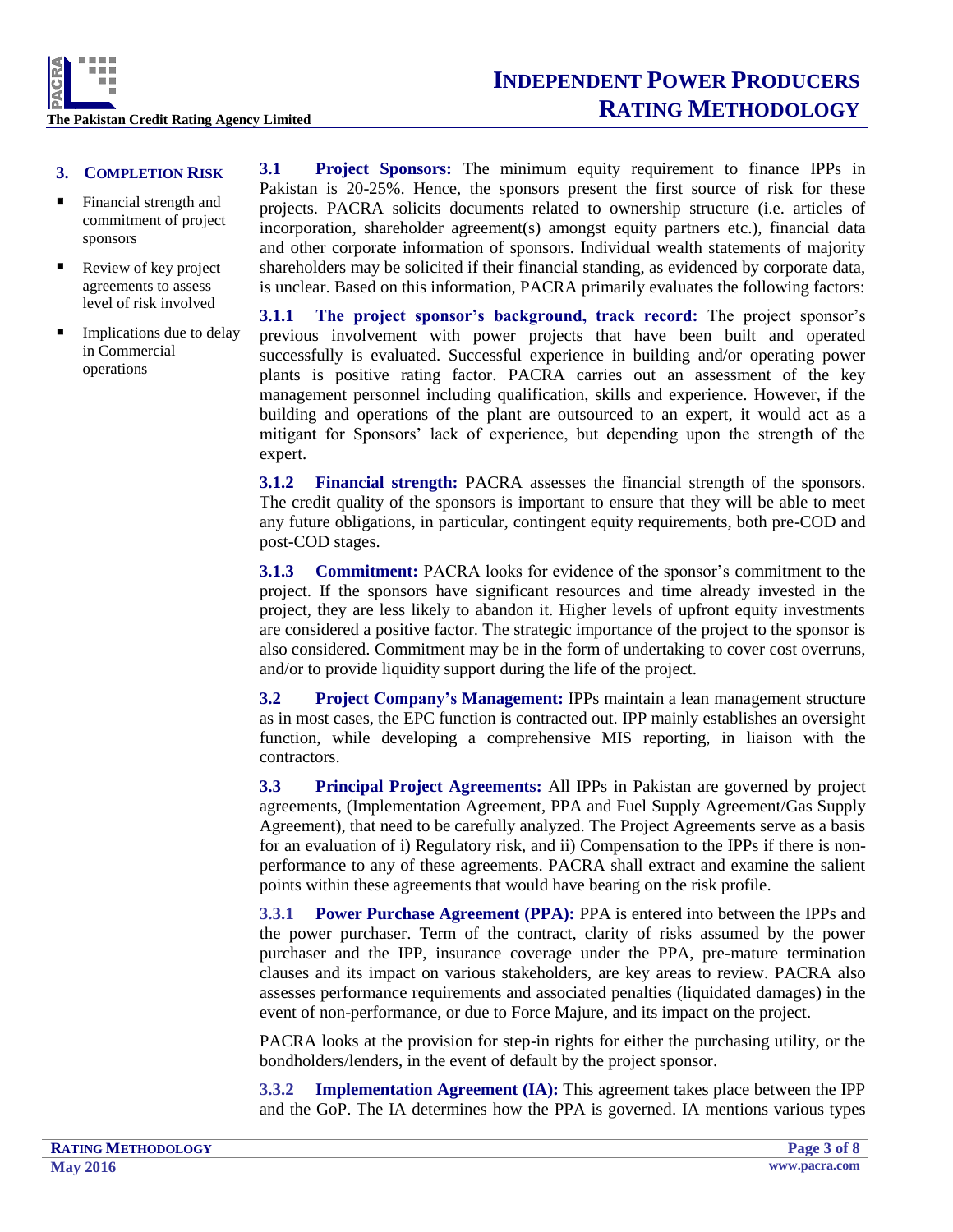

of supports to be provided by GoP, including facilitating company contractors, security protection, GoP guarantee etc. It also mentions the obligations of the project company for project construction and subsequent operations. Meanwhile, restriction on transfer of shares, force majeure, mechanism to give notice to GoP of power purchaser's default, dispute resolution etc. are also important clauses that are stated in IA.

# **3.3.3 Engineering, Procurement and Construction (EPC):**

**Construction Risk:** Generally, construction risk is the risk that the IPP project is not completed on time, within the scheduled budget and up to the required performance standards. In reviewing these risks, PACRA considers factors such as the appointed contractors, projected costs, delay risk, and other terms of the construction contract.

**EPC Contract:** The EPC Contract governs the contractual relationship between the IPP and the turnkey contractor, and outlines the scope of work, rights and responsibilities, the construction period during which the contractor is responsible for design, construction, completion and commissioning of the power complex as well as the turnkey contract price. EPC constitutes major portion of the total project cost. Hence, a lump sum fixed price contract would be favorable to the IPP as the first layer of protection against cost overrun arising from any unexpected increase in variable contract costing above the budgeted cost. Basically, the EPC contract should ensure that the IPP is protected against any cost overrun and delay risk, as these risks have been passed on to the turnkey contractor. PACRA would evaluate that there are enough cash reserves and credit lines available to cover instances of cost overruns/delays.

In case the project company's management decides to keep the EPC function in*house to be executed by their own team: While assessment of experience profile of the team would become important in addition to sponsor's ability to absorb escalated costs in case the project delays, PACRA considers this arrangement as relatively risky compared to a contract entered into with an established EPC contractor.*

**Track Record of the EPC Contract:** The track record of the EPC contractor in both the local and the foreign market is examined. An EPC contractor of international repute with a long-standing local EPC experience is rated higher as compared to one with similar international credentials but lack of operating experience in Pakistan, or in any other emerging economy.

## **Parts of a Standard EPC Contract:**

- a) Off Shore Equipment Supply Contract (ESC)
- b) Onshore Construction contract (CSC)

Generally, both ESC and CSC, are contracted with the same party, as it is more conducive to facilitate coordination and synergies. This is the case in Pakistan. However, there is no contractual binding in this regard and these two contracts may be executed with different parties.

**Performance Bonds and Guarantees:** An important part of the EPC is the performance guarantee underlying the assurance to achieve timely COD by the EPC Contractor.

**Early Completion Incentives:** The existence of early completion incentives, reasonable liquidated damage provision and sufficient insurance coverages provide some protections in the event of unexpected delays, damages or overruns. Early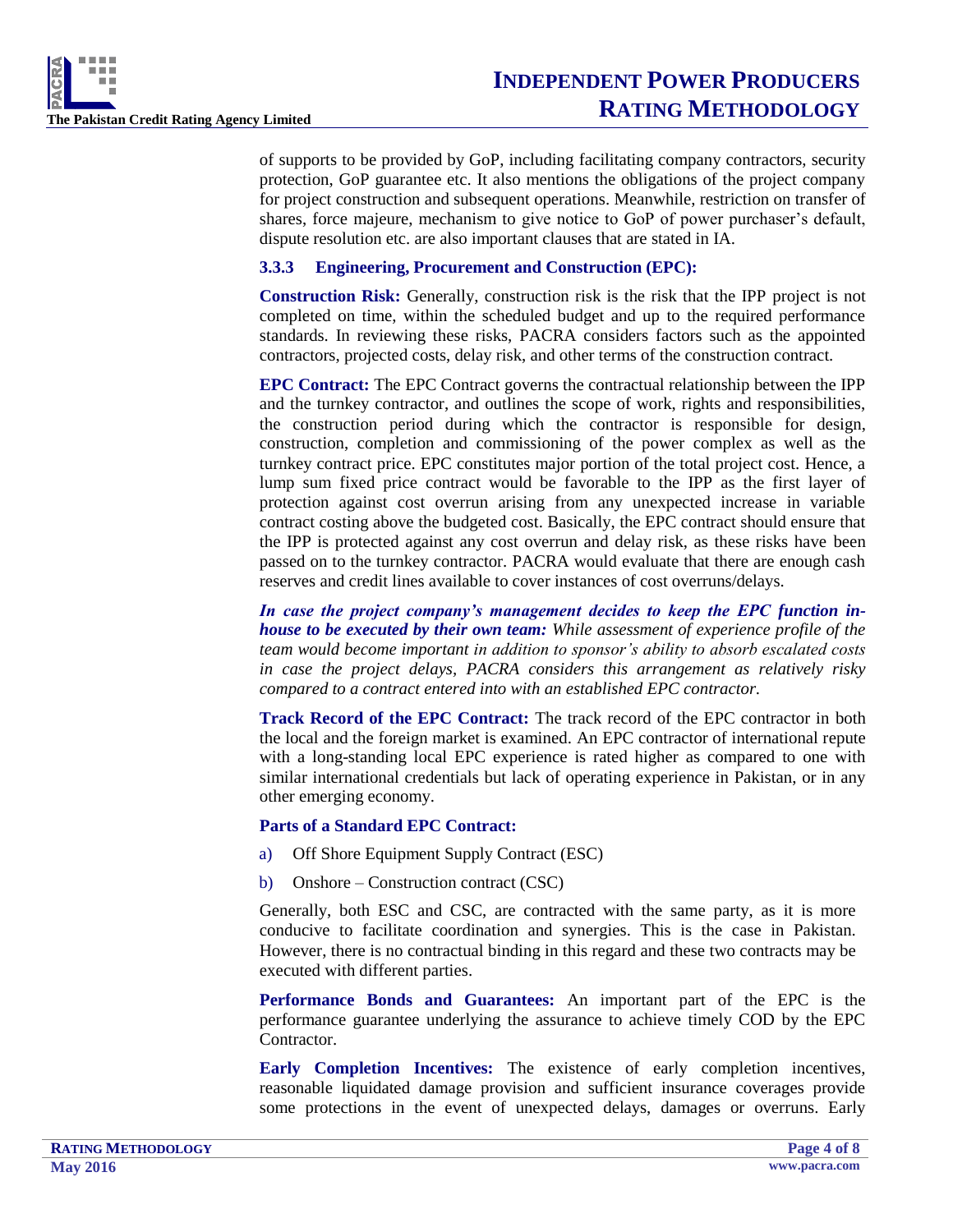

completion incentives are justified by the debt-servicing cushion that may accrue to the company as per its contractual obligations.

**Independent (Lenders') Engineer's Report:** During the construction period, PACRA monitors the construction progress by examining the construction progress report prepared by an engineering consultant, which is responsible for overseeing and monitoring the construction progress. This report becomes critical as the IPP is nearing COD.

**3.3.4 Project Funds Agreement:** The PFA is an agreement between the IPP, equity financiers, debt financiers, the project-monitoring bank, and the security trustee. The finalization of the agreement coincides with the financial close. PACRA carefully studies the form of sponsor equity support alongwith loan agreements/committed bond funds, performance guarantees, included in PFA.

**3.4 Delay in COD:** In case of delay in commissioning of the plant, PACRA analyzes the coverage provided by the EPC contract and the amount of LDs that can be passed on to the contractor. In case the sponsor has to meet the LDs (or a portion of it), PACRA incorporates it accordingly in its rating analysis.

# **4. PERFORMANCE RISK**

- Operations and Maintenance Contract and the profile of operator
- Adherence to key performance benchmarks mentioned in PPA
- $\blacksquare$  Availability of fuel / natural resource
- Types and quantum of Insurance coverage

**4.1** Performance risk evaluates challenges relating to the operation and maintenance of the power plant. The quality and provisions of the O&M needs to be factored in adequately, even before COD. The operation and maintenance risk is the risk that the project will result in lower than expected productivity or net electrical output as a result of unplanned outages and/or failure to meet the performance standards. PACRA assesses the experience and responsibilities of the power plant operator.

**4.2 Operations and Maintenance (O&M) Contract:** This contract mentions understanding of the operator's relationship to project owners, the scope of work, and its rights and responsibilities. PACRA looks for measures to cover instances where the operator's performance is below the required performance standards, perhaps in the form of performance guarantees and associated liquidated damages and ability to be replaced, if necessary.

*4.2.1 In house O&M Function: In case the company decides to assemble an inhouse O&M team, the experience profile of the team is important to analyze. Nevertheless, the risk is considered higher compared to outsourcing it to an established contractor as financial losses that may arise due to any operational hitch are to be absorbed by the project company.*

**4.2.2 Ability to Contract-Out:** If the O&M activities are to be contracted-out, PACRA takes note of the arrangement to manage these sub-contractors. If the contractors are in default of their obligations set out in the O&M agreement, PACRA expects some form of compensation to be set out in the agreement.

**4.2.3 Project experience and credibility of operator with power plant operations alongwith spare parts supply:** PACRA assesses the experience and track record of the operator in operating similar power plants as well as the latest financial position of the operator. PACRA takes note of the existence of technical support and spare parts from the major equipment suppliers at the power plant.

**4.2.4 Plant's performance:** The assessment on the plant's performance in adherence to the key performance measures such as plant availability, dependable capacity, efficiency (amount of energy produced per component of fuel), and emissions need to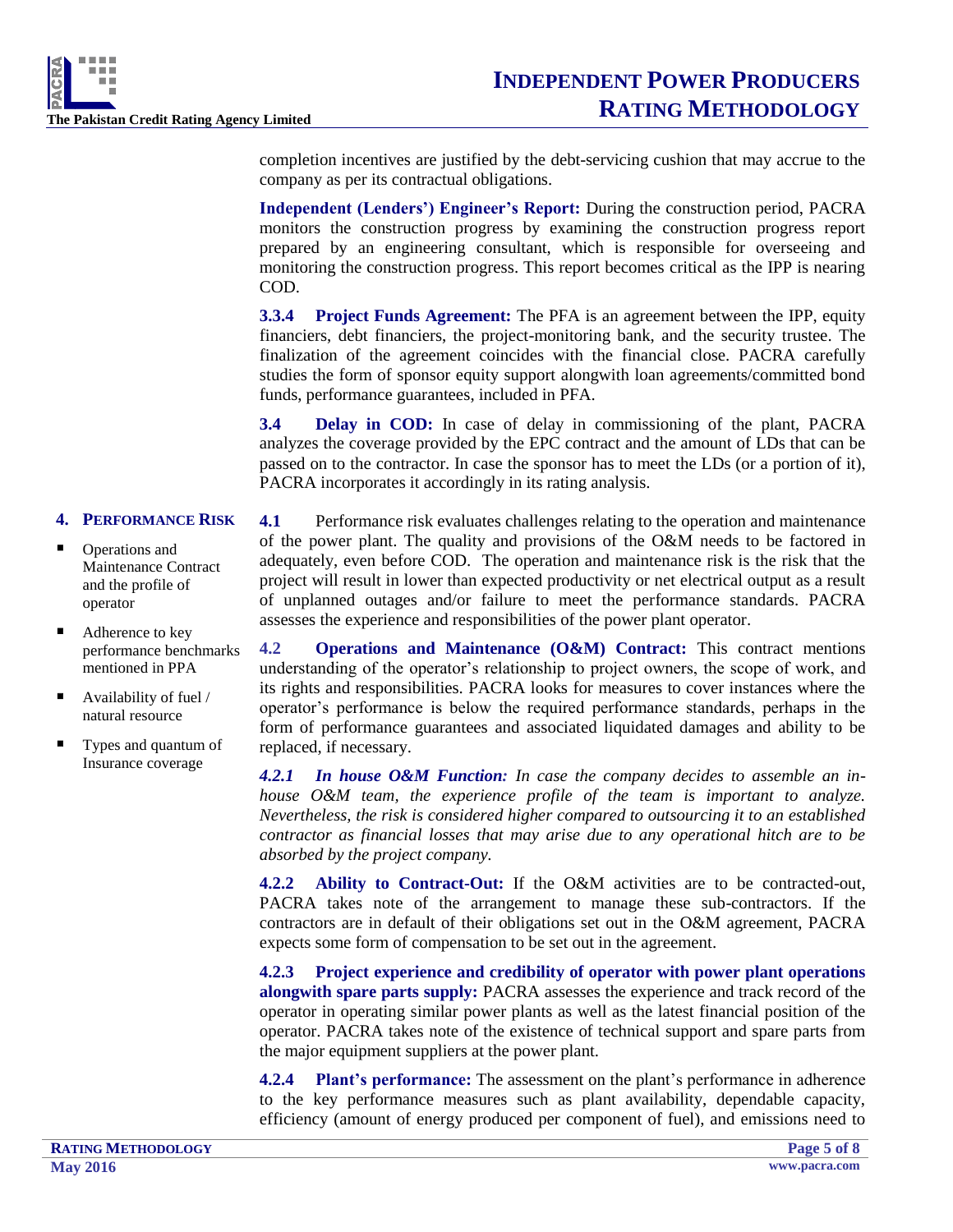

be carried out. The effects on cash flows as a result of higher operating costs, penalty payments under the PPA which should be covered by liquidated damages claimable from the operator, and loss of revenue due to breakdown of machinery or force majeure events shall also be analyzed. The motivation/incentives for operator such as performance-based compensation and the importance of the project to the operator are also looked at.

The type of power plant and the technology used in these plants to some extent influence the operating risks.

**4.3 Fuel Supply Risk:** Ensuring the reliability of fuel supply risk and escalation in the fuel costs is also examined. PACRA evaluates the fuel supply agreement with fuel suppliers. A long-term supply agreement is desirable as well as the existence of take-orpay clause. Alternative fuel sources and a list of alternative fuel supplies are evaluated by PACRA to determine the risk of over dependence on any one supplier. The ability to pass through fuel cost escalations to the off-taker such as GoP is also desirable from the rating's point of view.

In latest PPAs, the GoP does not guarantee the fuel supplier's obligations. However, the risk is a pass-through to the fuel supplier and, hence, the fuel supplier pays the requisite liquidated damages (LDs) to the IPP, in the event of non-performance on FSA. Thus it remains important to analyze both operational strength and financial health of the fuel supplier to assess its ability to either supply required fuel or pay damages, if required.

**Availability of Required Natural Resources in case of Renewable Energy (RE) Projects:** Resource variability risk is unique to the RE IPPs. This is the risk of variability in availability of the required natural resources, and therefore, the effective energy output may show an inconsistent pattern. PACRA reviews the PPAs to ascertain if the resource variability risk is assumed by the IPP or the power purchaser.

**4.4 Insurance Cover:** PACRA analyzes the comprehensiveness of insurance coverage for the IPP against various risk factors including plant and machinery damage, business interruption losses, and/or losses due to any force majeure events. Risk ratings may take comfort in cases where insurance package adequately covers the identified risks; although this may not result in higher rating.

# **5. FINANCIAL RISK**

- Financial strength of offtaker – GOP / K-Electric
- Debt structure and covenants
- Projected cashflow analysis
- Sponsor's support in the form of lower dividends considered positive

**5.1 Off-Taker Risk:** The off-taker for IPPs is CPPA / K-Electric. The credit strength in terms of the ability and willingness of the off-taker to pay its obligations are assessed. In Pakistan, the GoP, under its sovereign guarantee, covers all obligations of the power purchaser given IPPs meet its performance parameters. As is the case of any other sovereign, GOP is not likely to default on its local currency obligations. This acts as a mitigant of financial risk related to the off taker.

**5.2 Financing Structure Analysis:** PACRA analyses financing structure in detail. The structure should spell out the principal terms, conditions and covenants of the debt facility, such as repayment pattern, security, and designated accounts. Terms, conditions and covenants under the issue structure are directed towards ensuring the solvency of the project and the requirement of the IPP to manage its cash flows and service its debt obligations. Certain structural features and covenants that may provide comfort to assess credit protection include:

**5.2.1 Minimum Debt Service Coverage Ratio (DSCR):** This is the minimum coverage of debt service by revenues generated by the IPP.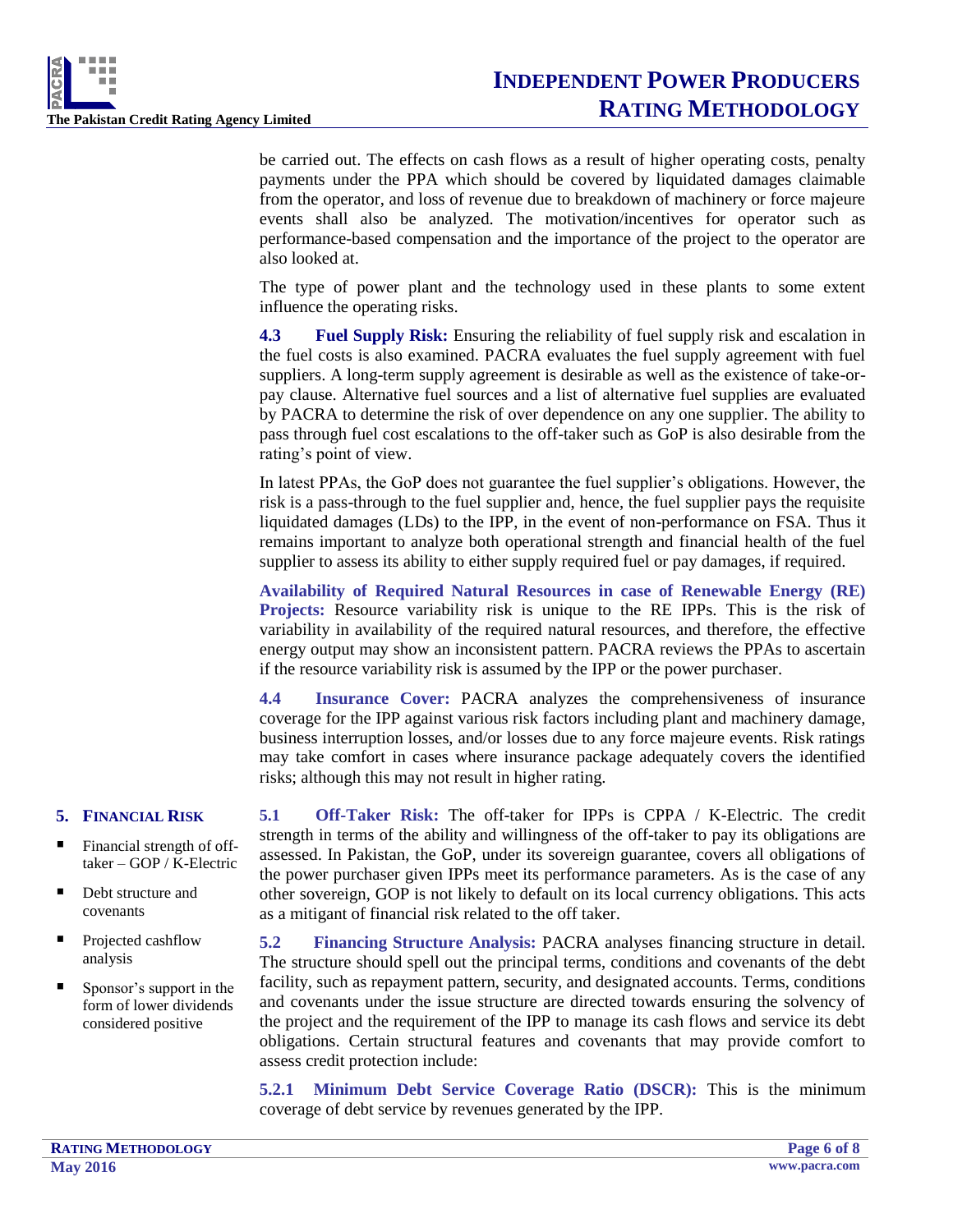

**5.2.2 Debt repayment schedule:** PACRA shall monitor the debt repayment schedule over the duration of the facility and whether the payments have been made according to the schedule. Timeliness in meeting both principal and interest payments is considered important.

**5.2.3 Designated Accounts:** The designated accounts to be opened and maintained include the finance service account, finance service reserve account, operating account, escrow account, disbursement account, etc. PACRA shall understand the functions and workings of such accounts, the minimum balance requirement in the designated accounts (if any), etc. as these serve to address the liquidity risk associated with the project.

**5.2.4 Maximum debt to equity ratio:** PACRA monitors the trend in debt to equity ratio historically and that forecasted for the entire period of the facility.

**5.2.5 Legal structure, credit enhancements and other financial covenants:**  PACRA examines other features including legal structure, any measures to minimize cash leakage and tighter ring-fenced mechanism to provide additional protection to lenders.

**5.3 Liquidity Risk:** This risk, in local environment, is considered critical to analyze. IPPs suffer due to relatively weak financial muscle of the power purchaser. Electricity distribution companies (DISCOs) are subject to higher losses (both technical and theft) and risk of non-payment by the consumers, so payments to power purchaser always made with a delay. This gives rise to circular debt as the power purchaser accordingly adjust its cash payments to IPPs. Therefore, in case of extended delays, IPPs have to manage their liquidity requirements either from sponsor loans, or from short-term borrowings. Thus PACRA closely monitors and obtains updated information regarding upcoming financial repayments and available resources to meet the same.

**5.4 WC Financing:** Analysis of working capital financing is important part of financial risk assessment. PACRA analyses the number of days cover provided by available financing to cover its WC requirements. Any portion of working capital requirement financed through equity is considered positive. While repayment of commercial obligations as per contractual terms is considered important, availability of un-utilized lines is taken into account.

**5.5 Cash Flow Analysis:** PACRA assesses the cashflow projections of the IPP over the tenure of the financing facility, based on the financial forecast of the project, including the assumptions underlying the forecast  $(e.g.,$  inflation, interest rates, tax rates and planned capital expenditure). Based on the financial forecasts, PACRA sensitizes the cash flow projections under several scenarios including best-case scenario on break-even basis. The sensitized cashflow projections are then matched against the debt repayment schedule of the project to ascertain the DSCR, a key indicator of the debt servicing ability of the company. The objective is to determine the DSCR or how much revenue is needed to cover debt service and operating expenses. The DSCR under each scenario and the year in which the minimum DSCR would occur are noted and explanation obtained for the trend observed. PACRA shall also compare the DSCR with the minimum DSCR as required by the financial covenant. The higher the DSCR under the various stressed scenarios, the lower the risk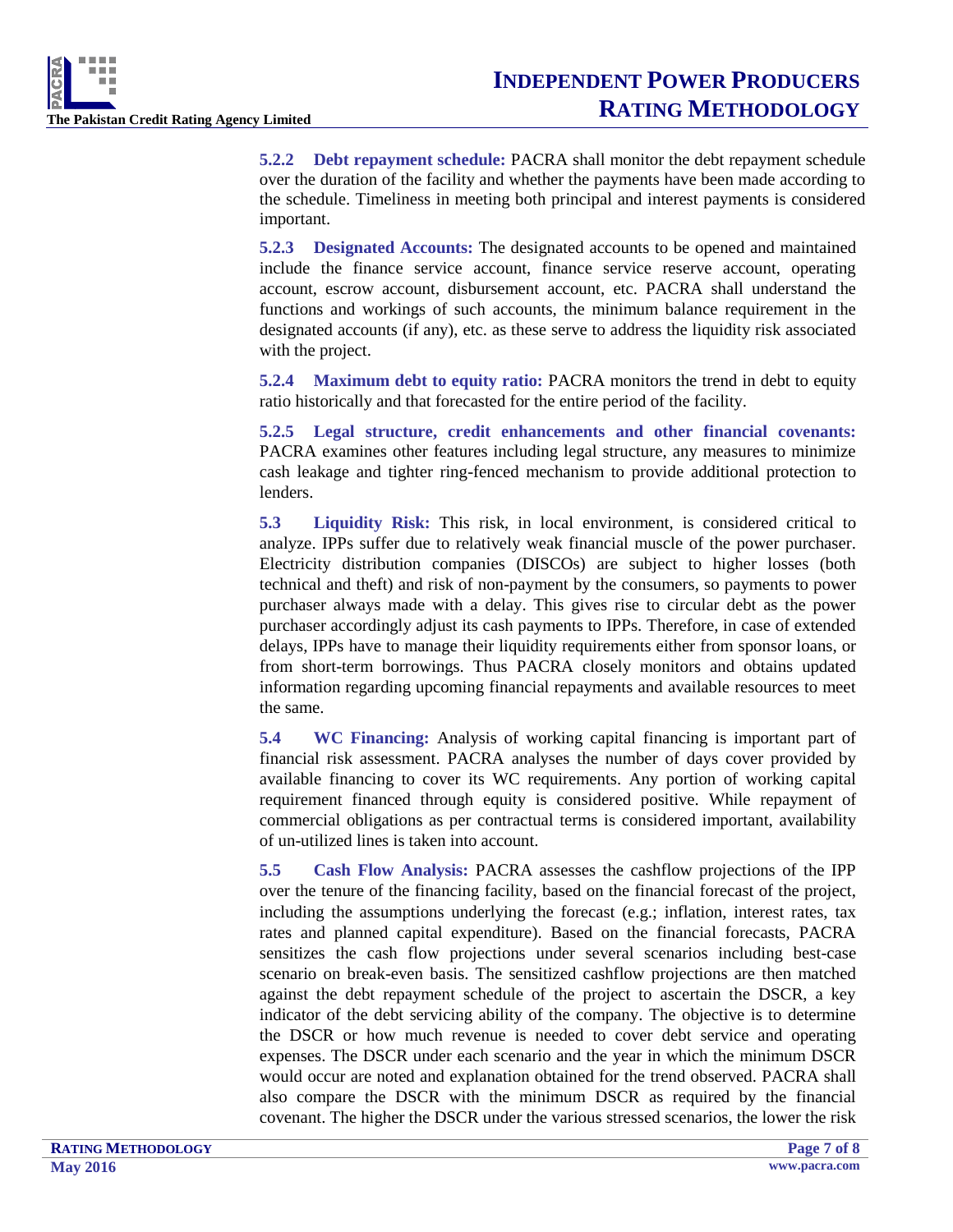

of financial default, hence the higher the assigned rating. Throughout the tenure of the finance facility, PACRA determines the adequateness of DSCR.

**5.6 Capitalization/Financial Flexibility:** IPPs are usually structured on an 80:20 or 75:25 debt to equity basis. The equity requirement is to ensure commitment on the part of the project's sponsors. As debt to equity ratio is an important indicator of the capitalization structure, projects with high equity participation are likely to have greater financial flexibility.